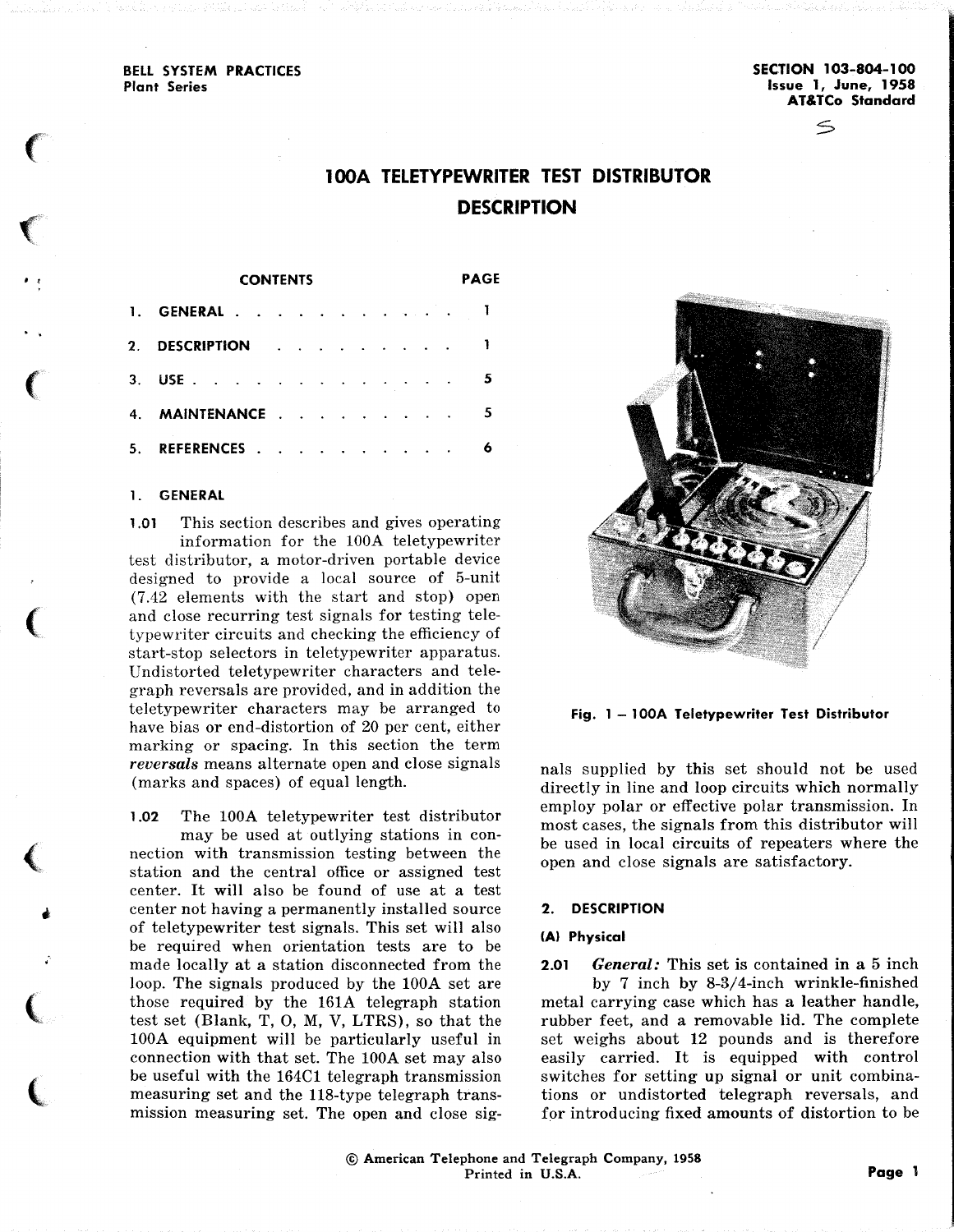# SECTION 103-804-100

transmitted. An output jack is located to the right of the switches to accommodate a patch cord. A power cord with a switch for starting and stopping the motor is supplied with the set. The commutator face and brush arm are protected by a hinged cover having a transparent nonbreakable top. To the left of the hinged cover is a compartment in which the power cord and plug adapters for connection to the usual types of power outlets may be packed.

# (B) Electrical

2.02 *Accuracy of Signals:* When the 100A teletypewriter test distributor is in proper adjustment, the undistorted signals produced by it have no more than about 1 per cent distortion. The bias and end-distortion are within the range of 19 to 21 per cent (the specified value is 20 per cent).

2.03 *Distributor:* The distributor completes the electrical connections between the control switches and the signal line in the correct sequence and at the required speed. This is accomplished by three brushes which are mounted on a brush arm attached to the distributor shaft. The brushes rotate over three concentric segmented rings of a commutator face. The outer ring and the middle ring each have seven segments which are strapped together for the transmission of the test characters. The segments of these two rings are offset 20 per cent of a unit element with respect to each other in order to transmit 20 per cent bias or end-distortion. The inner ring has eight segments of equal length for the transmission of undistorted telegraph reversals.

(a) *Operating Speed:* Test signals and reversals may be obtained at the speed given below with the gears indicated.

|            | Speed of<br><b>Teletypewriter</b><br><b>Test Signals</b> | Speed of<br>Reversals |       |  |  |
|------------|----------------------------------------------------------|-----------------------|-------|--|--|
| <b>WPM</b> | Dots Per Second                                          | Dots Per Second       | Gears |  |  |
| 60         | 22.8                                                     | 24.5                  | 100A  |  |  |
| 75         | 28.4                                                     | 30.6                  | 100B  |  |  |
| 100        | 37.1                                                     | 40.0                  | 100C  |  |  |

*Note:* The reversals from the 100A set will be found generally satisfactory for use in measuring bias. They should not, however, be used in calibrating bias producing circuits such as in the 119-type sets unless correction is made for the speed difference.

2.04 *Control Switches:* With the switch panel facing the operator, the first three switches from left to right will be referred to as A, B, and C; and the remainder as  $1, 2, 3, 4, 5$ , and STOP as inscribed on the panel. The position of the switch handles, forward or rearward, will be referred to as *Front, Rear,* and *Center.*  The functions of the switches in the positions indicated are as follows:

··')

 $\mathbf{r}$  . The set of  $\mathbf{r}$ 

..

')

)

}

•

# SWITCH

3

4

| A | Front $-$ (RS) Telegraph reversals         |  |
|---|--------------------------------------------|--|
|   | $\text{Rear}$ - (TTY SIGS) Teletypewriter  |  |
|   | signals                                    |  |
| B | Front $\sim$ Signals with 20 per cent end- |  |

- Signals with 20 per cent enddistortion
	- Center  $\overline{\phantom{a}}$  In this position a closed-loop condition is produced regardless of the other keys, so that no signals are transmitted from the test distributor

Rear  $-$  Signals with 20 per cent bias

- c  $Front$   $-$  Spacing signal distortion  $Center - Zero$  signal distortion  $Rear$  -Marking signal distortion
- 1 Front  $-$  Spacing for first signal element
	- $Rear$  -Marking for first signal element
- 2  $Front$   $-$  Spacing for second signal element
	- $Rear$  Marking for second signal element
	- Front  $-$  Spacing for third signal element
		- $Rear$  Marking for third signal element
	- Front  $-$  Spacing for fourth signal element
		- $Rear$  -Marking for fourth signal element
- $5$  Front -Spacing for fifth signal element
	- $Rear$  Marking for fifth signal element
- $STOP$   $Front$   $Disconnects$  stop element Rear - Connects stop element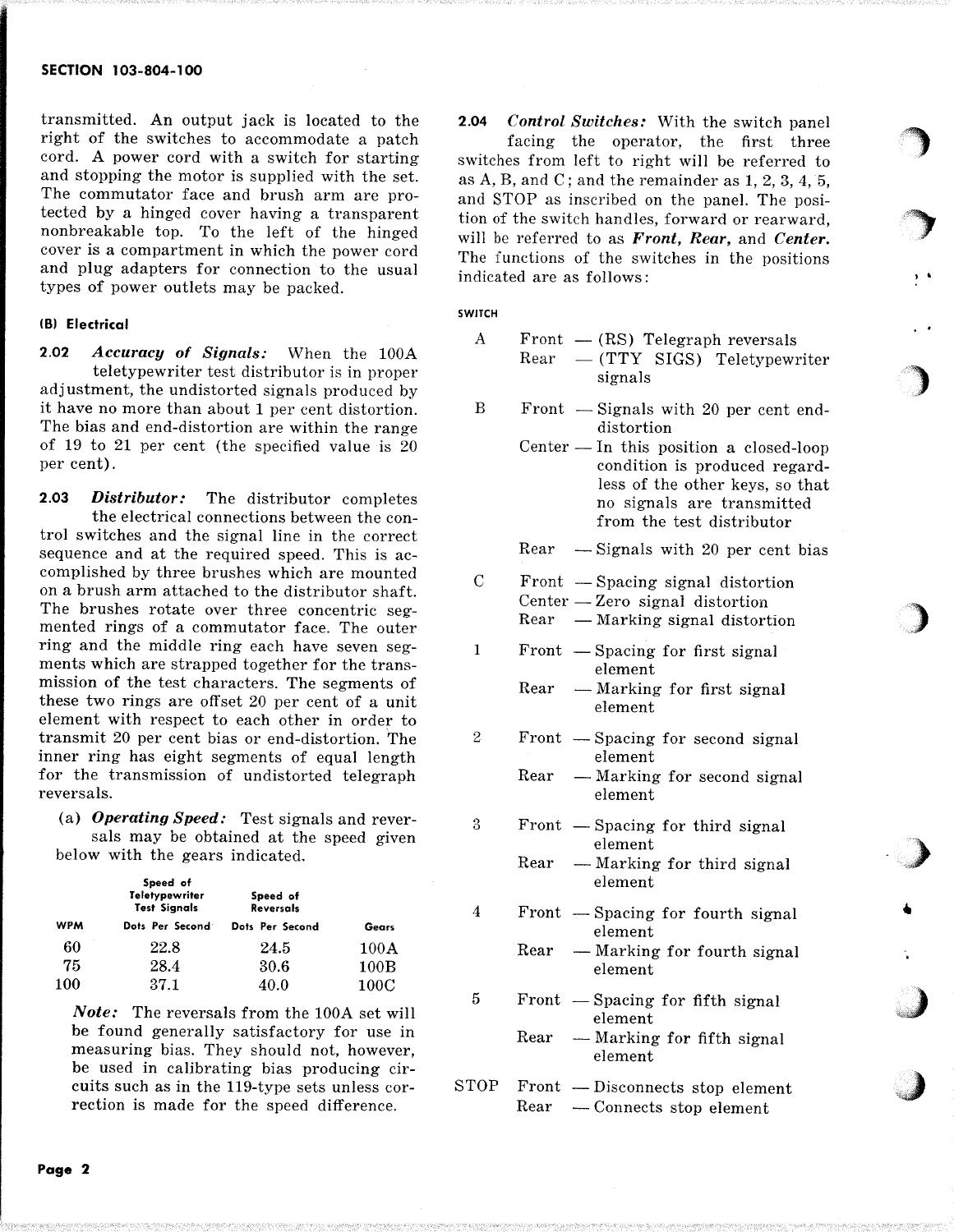2.05 Using the same designations as above, the following types of signals may be obtained by positioning the switches as indicated in table below.

 $\big($ 

 $\mathcal C$ 

 $\epsilon$ 

 $\big($ 

 $\big($ 

 $\big($ 

(

2.06 *Method of Distorting Teletypewriter Characters:* Fig. 2 shows the connections to the segments of the concentric rings and the resulting teletypewriter signal for zero distortion, 20 per cent marking and spacing bias, and 20 per cent marking and spacing end-distortion, respectively. For these examples it is assumed that switches A, B, and C are operated as indicated in Par. 2.05 for the particular type of distortion to be produced, that the toggle switches controlling the STOP element and the No. 1 control switch are operated to ON so that these are marking elements, and control switches 2, 3, 4, and 5 are operated to OFF and are spacing as in the code for the character E. The T and R connections at the right of the figures are the tip and ring, respectively, of the output jack. Since the 100A sends only open and close signals, current flows in the output circuit only while the commutator brushes close the circuit between T and R. The three brushes are strapped together electrically by the mounting arrangement of the brush arm, and move together from left to right in the figures. It is assumed that the brushes of rings 1 and 2 cross the vertical lines of the figures simultaneously, as this must be the case in order to produce the desired distortion.

(a) Fig. 2A shows how undistorted signals are produced using rings 2 and 3. Current flows in the T and R circuit only during the time the brush of ring 2 is passing over the STOP segment and the No. 1 selecting segment.

(b) Fig. 2B shows how marking bias is pro-

duced using all three rings. Current flows in the T and R circuit during the time the brushes of rings 1 and 2 are passing over the STOP and No. 1 selecting segments of these rings. Due to the 20 per cent displacement between rings 1 and 2, 20 per cent of a unit element is added to the beginning of each marking element as indicated by the shaded portions of the signal.

(c) As shown by Fig. 2C, spacing bias is produced by using rings 1 and 2 only. Current flows in the T and R circuit only during the time the brushes of rings 1 and 2 effectively strap together the corresponding marking segments of the two rings, in this case the STOP and No. 1 selecting segments of these rings. This results in 20 per cent of the unit element being subtracted at the beginning of each marking element as indicated by the shaded portions of the signal.

(d) In Fig. 2D all three rings are used for marking end-distortion. Current flows in the T and R circuit during the time the brush

|                            |       |          | <b>SWITCHES</b> |                 |                       |
|----------------------------|-------|----------|-----------------|-----------------|-----------------------|
| <b>SIGNALS</b>             | A     | в        | c               | <b>1 THRU 5</b> | <b>STOP</b>           |
| Reversals                  | Front | $Front*$ | Center          | Rear            | Rear                  |
| Undistorted                | Rear  | $Rear*$  | Center          | $Any**$         | Rear                  |
| Marking Bias               | Rear  | Rear     | Rear            | Any $*$         | $\operatorname{Rear}$ |
| Spacing Bias               | Rear  | Rear     | Front           | $Any**$         | $\operatorname{Rear}$ |
| Marking End-distortion     | Rear  | Front    | Rear            | Any $*$         | $\operatorname{Rear}$ |
| Spacing End-distortion     | Rear  | Front    | Front           | $Any**$         | $\operatorname{Rear}$ |
| Repeated Blanks            | Rear  | Rear*    | Center          | Front           | Rear                  |
| $\phi$ Unit Signal Element | Rear  | $Rear*$  | Center          | ***             | Front                 |

\* Any position except center. See Par. 2.04, Switch B.

\*\* Any position to form the desired 7.42-unit teletypewriter test character.

\*\*\* One of the control switches 1 through 5 to *Rear* (marking) and the STOP switch to *Front* (spacing).

 $\phi$  This permits transmission of a single marking signal element of unit length, as required for certain tests of equalization.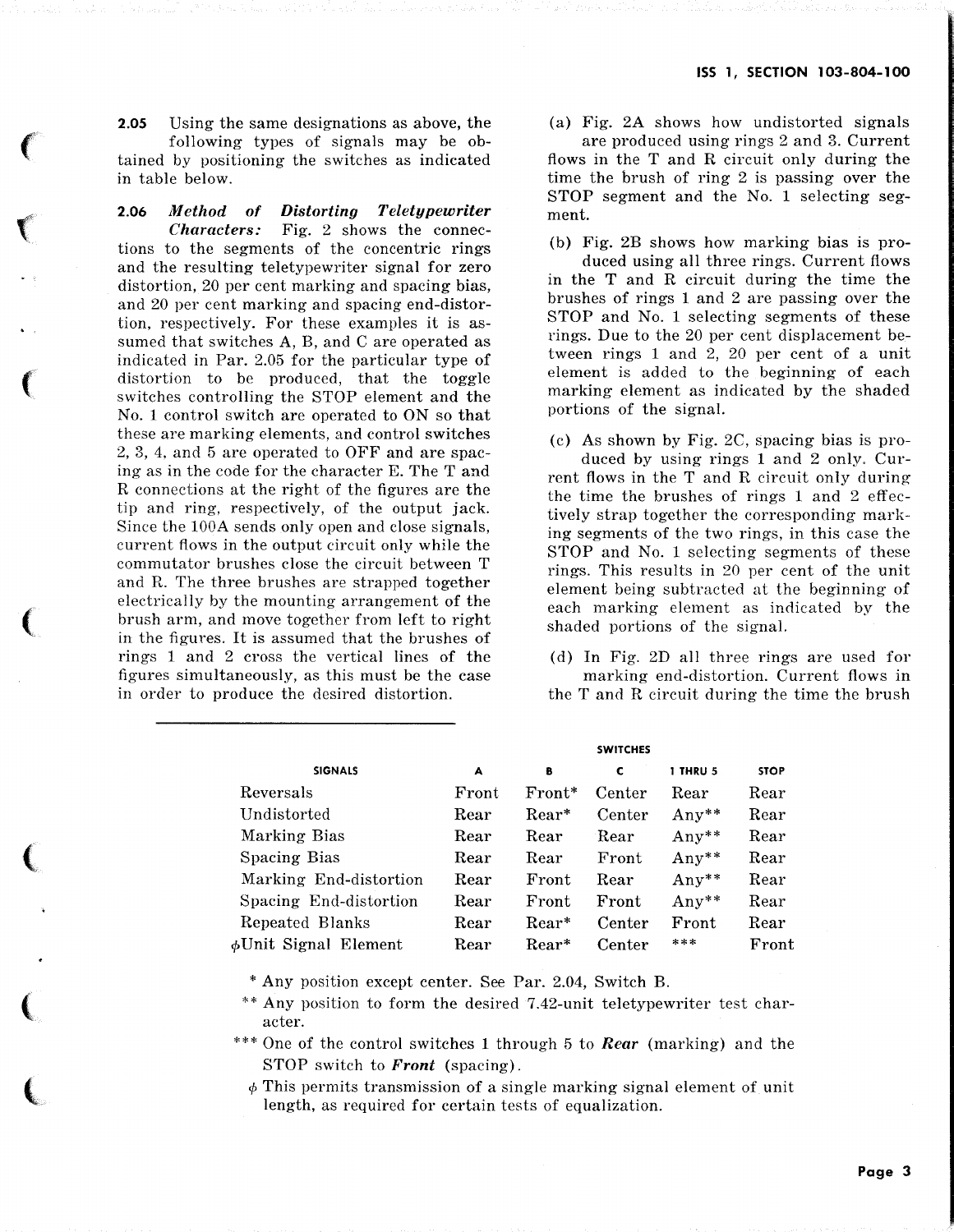

Fig. 2 - Method of Distorting Teletypewriter Characters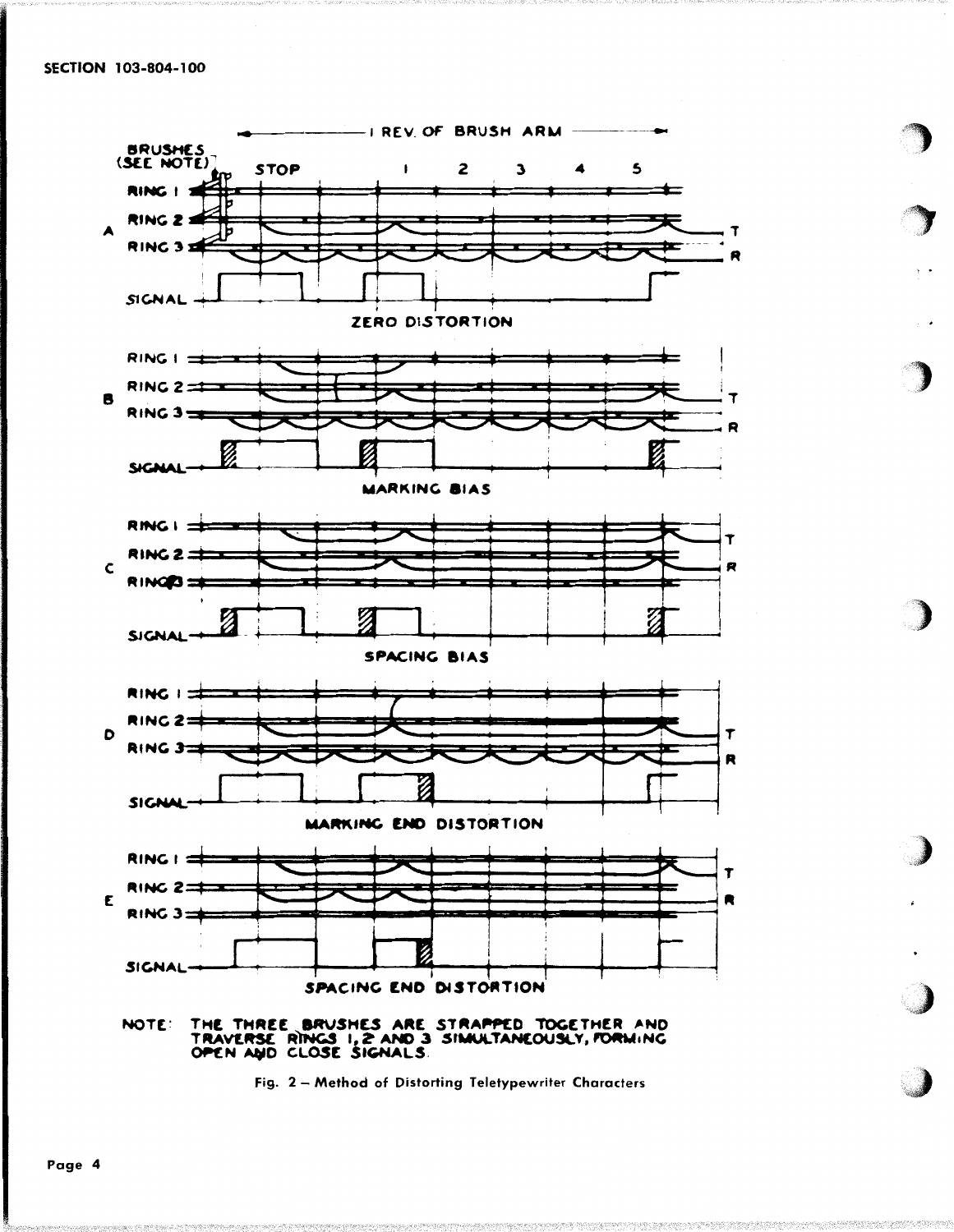is passing over the STOP segment of ring 2 and during the time the brushes of rings 1 and 2 are passing over the No. 1 segment of these rings. This results in an undistorted STOP element and adds 20 per cent of a unit element to the end of the No. 1 selecting element as indicated by the shaded portion of the signal.

(e) In Fig. 2E, spacing end-distortion, only rings 1 and 2 are used. Current flows in the T and R circuit during the time the brushes of rings 1 and 2 are both on the STOP segments of these rings and during the time the start segment of ring 2 overlaps the STOP segment of ring 1, thus forming an undistorted STOP element. Current also flows during the time the brushes of rings 1 and 2 are both on the No. 1 selecting segment of these rings. This results in subtracting 20 per cent of a unit element at the end of the No. 1 selecting segment as indicated by the shaded portion of the signal.

2.07 *Method of Producing Reversals:* With the control switches operated as in line one of the table in Par. 2.05, alternate segments of the inner concentric ring are strapped together and a common ring is formed by strapping together all the segments of the middle and outer rings. Operation of the set under this arrangement will produce a repetition of undistorted open and close signals. No provision is made for distorted reversals.

# 3. USE

 $\epsilon$ 

 $\epsilon$ 

 $\cdot$   $\cdot$ 

(

(

 $\big($ 

 $\big($ 

 $\mathbf \ell$ 

3.01 Commercial 115- to 120-volt 60-cycle power is required if the 100A set is equipped with a synchronous motor. If the set is equipped with a governed motor, the power supply may be 60-cycle ac or de at 115 to 120 volts.

3.02 A 1/10-ampere, 250-volt fusetron is mounted inside the case to protect the motor. If the power is known to be connected and the motor will not operate, the fusetron in the set should be examined.

3.03 Connection to the local power supply is made with the power cord supplied as part of the set, while connection to the circuit under test is made by means of a patch cord. 3.04 Signals may be applied to the circuit under test using electrical connections as follows:

- (a) *Subscriber Station:* At subscriber stations the same electrical connections should be used as are normally employed for the station keyboard.
- (b) *Central Offices:* At central offices the same electrical connections should be used as are normally employed for multiple senders and 14 tape-type transmitter-distributors. Bell System Practice sections covering the 161A1 telegraph station test set and the 164C1 telegraph transmission measuring set are of interest in this connection (see Par. 5.01).

3.05 Since the amount of distortion in the signals depends upon the adjustment of the brushes, it is well to measure the signals locally before using the set. This may be done with a 161A1 set, a 164C1 set, a 118-type set, or other suitable measuring device. The signal distortion thus determined should be taken into account when measurements are made.

3.06 Care should be taken that the circuits are tested in such a way that the signals will not be distorted before they are transmitted to the line. To avoid this, it is best to remove the loops from the telegraph line terminal circuit. When testing toward a line from the loop side of a repeater and a telegraph line terminal circuit containing a fairly long loop which cannot be removed, the 100A set should be connected between the loop and the repeater which is sending to the line under test in order to avoid excessive bias. Even with this connection, an amount of marking bias sufficient to be objectionable may be introduced by the loop when measuring small values of distortion as is necessary in equalization testing.

#### **MAINTENANCE**

#### (A) Motor

4.01 *Motor Fan:* The motor fan shoufd be positioned laterally on the motor shaft so that it will turn freely when the motor is running.

(a) To adjust, reposition by means of the fan setscrew.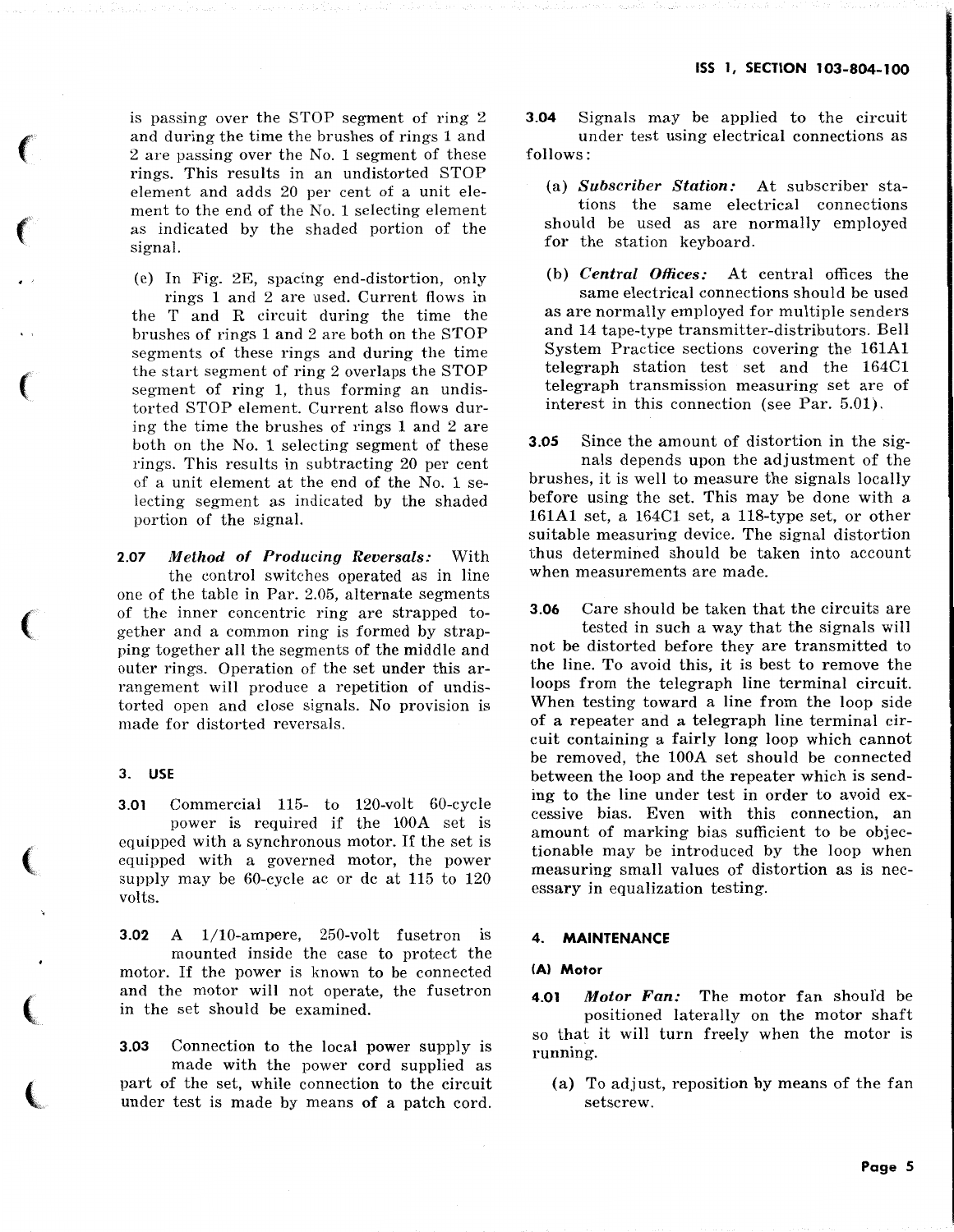### SECTION 103-804-100

4.02 *Motor Position:* When the position of the motor is properly adjusted, the motor shaft should be parallel to the base plate, and the center line of the pinion should be level with the center of the main-shaft gear. With this adjustment there should be barely perceptible backlash between the motor pinion and the mainshaft gear throughout a complete revolution of the main shaft, and there should be no excessive gear noise. Armature-shaft end play should not be confused with backlash.

(a) To adjust, position the motor by means of its mounting screws.

### (B) Commutator Brushes

*Caution: The brushes will be damaged if the brush arm is rotated in a counterclockwise direction while the brushes are resting on the face of the commutator.* 

- 4.03 The brushes should be trimmed off squarely so that the entire width will rest on the commutator rings.
- 4.04 *Alignment:* With a screwdriver inserted into the hole provided in the commutator disc, raise the brushes from the face of the commutator and rotate the brush arm counterclockwise until the trailing edge of the brush counterbalance arm is against the screwdriver. In this position the brush holder should be parallel to the inscribed white line on the commutator disc, and the ends of the brushes should line up with this inscribed line.
	- (a) To adjust, lower the brushes and position the brushes and brush holder by means of their clamping screws.

#### 4.05 *Pressure*

*Note:* Excessive pressure will wear both the brushes and the commutator segments and make frequent adjustment necessary.

With the brush-holder arm rotated so that the brushes just make good contact with their respective commutator rings, turn the eccentric stop so there is a clearance of Min 0.025 inch, Max 0.030 inch between the brush-holder stop post and the eccentric stop. Secure the eccentric stop in this position by means of its screw. Then

rotate the brush-holder arm so that the brushholder stop post rests against the eccentric stop. Tighten the brush-holder arm clamping screw.

'')

 $\cdot$  .

)

)

,)

*,)* 

j<br>Voqealar

4.06 As the brushes wear, the signals become slightly biased. To insure accuracy within

about 1 per cent, it is desirable to change the brushes after about 24 hours of operating time.

- 4.07 To guard against operating failures, it is important that the commutator brushes, commutator segments, and slots between the segments be cleaned frequently.
- 4.08 In addition to the general lubricating requirements, the parts listed below should be lubricated as follows:

Lower brush-arm shaft bearing — oil once every 3 months or after about 400 operating hours when used in intermittent service.

Motor shaft gear  $-$  grease.

Motor pinion  $-$  grease.

*Note:* The upper bearing of the brush-arm shaft is a sealed ball bearing which is packed with grease and should not be lubricated.

4.09 Fig. 3 shows the wiring diagram for the 100A teletypewriter test distributor.

#### 5. REFERENCE TO BELL SYSTEM PRACTICES

5.01 The following BSP's contain information used with Section 103-804-100.

| TITL B                                                      | SECTION NO. |
|-------------------------------------------------------------|-------------|
| 118A1 and 118B1 Telegraph<br>Transmission Measuring<br>Sets | 103-811-101 |
| 118C3 Telegraph Trans-                                      | 103-811-103 |
| mission Measuring Set                                       | 103-811-503 |
| 119A2 Telegraph Signal                                      | 103-812-100 |
| Biasing Set                                                 | 103-812-500 |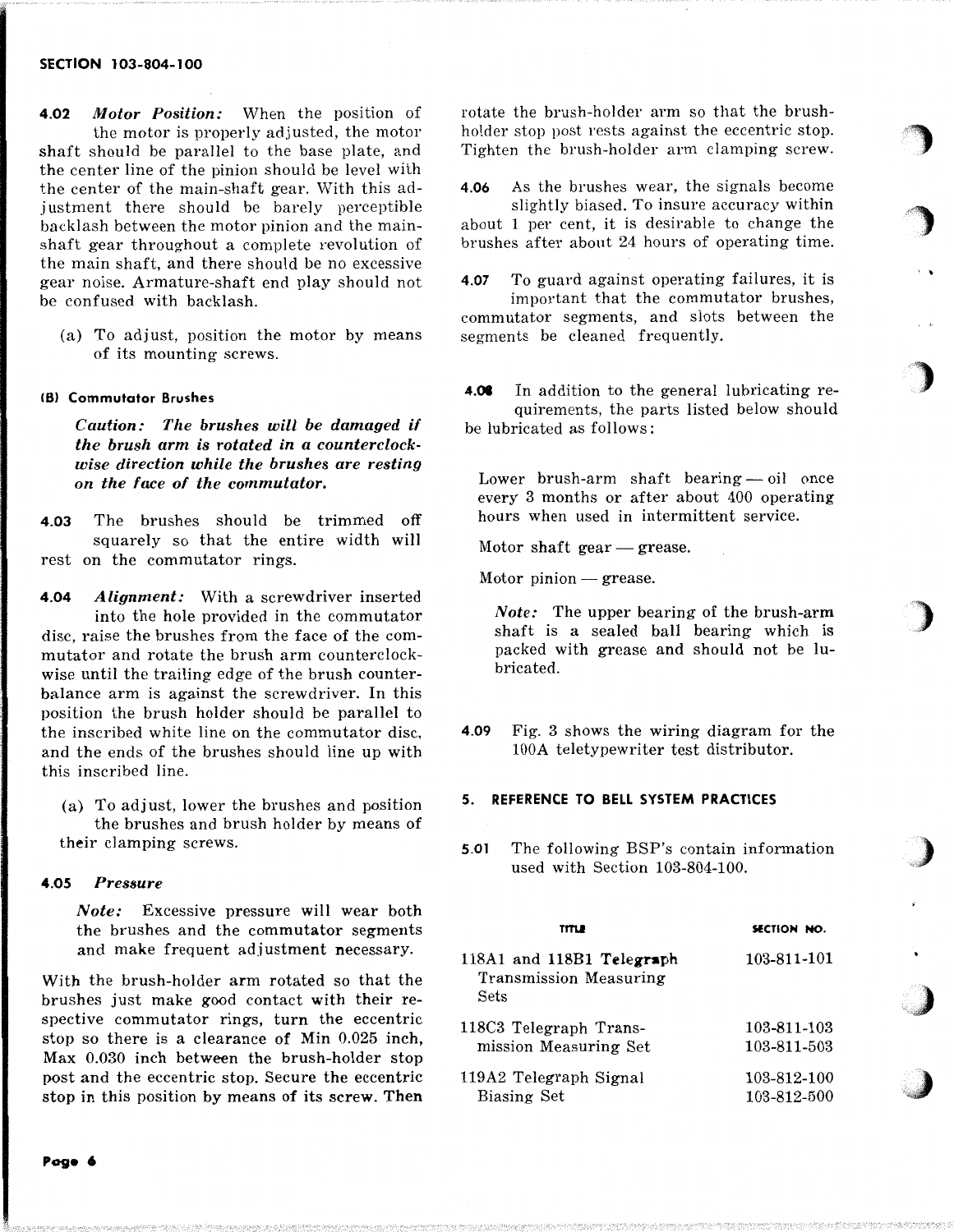

Fig. 3-100A Teletypewriter Test Distributor- Wiring Diagram

ISS 1, SECTION 103-804-100

 $\epsilon$ 

Page  $\blacktriangleleft$